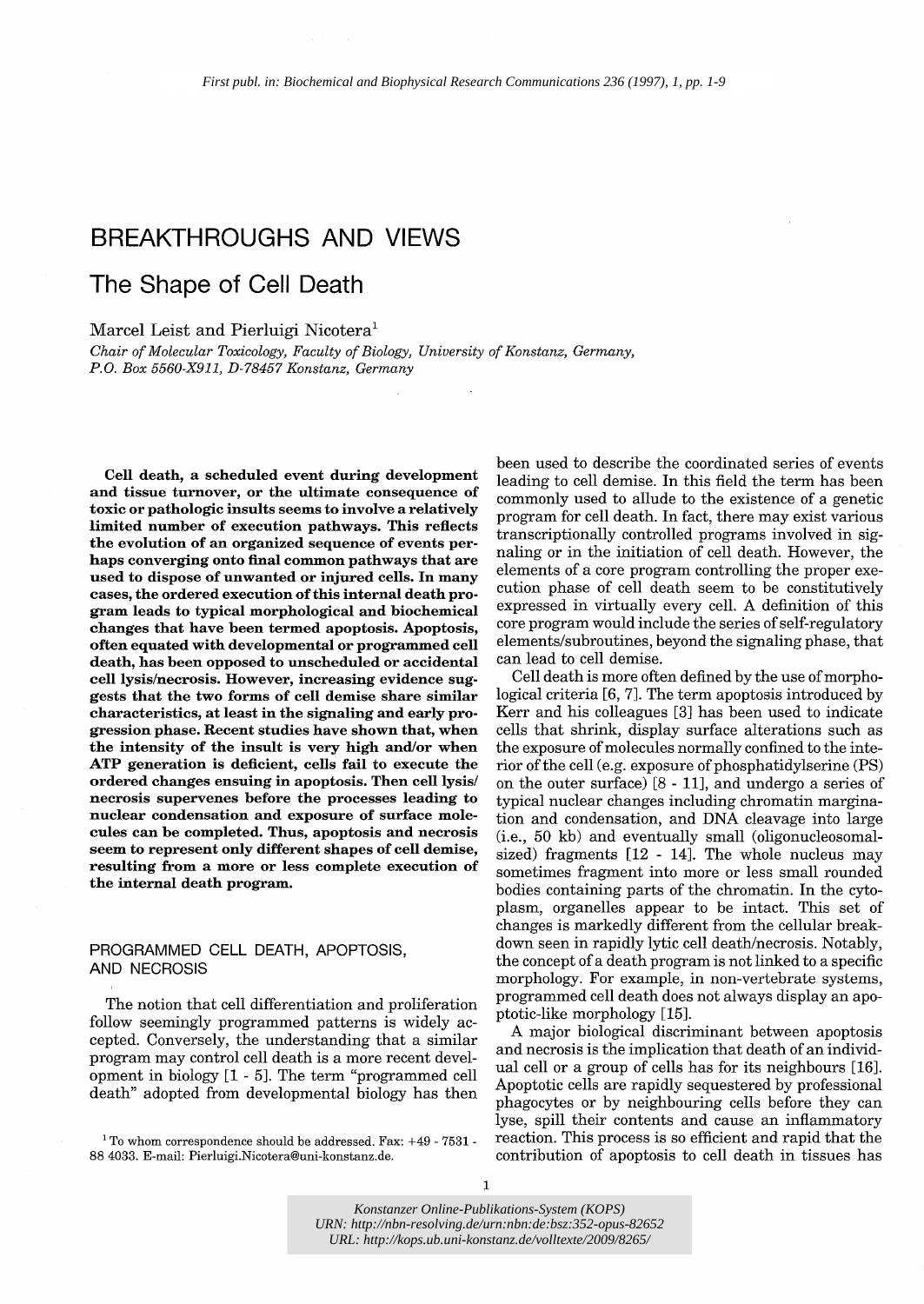often been grossly underestimated. Notably, the discovery and characterization of pro-apoptotic genes such as *ced-3* and *ced-4* in C. *elegans* has greatly benefited from the availability of genotypically altered worms, lacking functional genes responsible for the uptake of dying cells [1, 17].

#### EVOLUTION OF CELL DEATH

Although the shape of death varies among unicellular organisms, invertebrates and various vertebrate cells, the machinery for cell death seems to have been well conserved. Thus, the study of cell death in Drosophila and C. *elegans* has contributed significantly to the understanding of death in mammalian cells [18]. Even in plants, bacteria, fungi and in unicellular organisms (Leishmania, Trypanosoma), elements of programmed cell death have been described which seem to be extremely well conserved [19 - 24]. E.g. overexpression of Bax can cause cell death in yeast and overexpression of Bcl-2 can prevent cell death induced by Bax or by SOD-deficiency [25, 26].

It is not surprising that initially simple death programs, developed early during phylogeny have been largely modified and refined to yield the complex picture now evident from the study of mammalian cells. The increasing complexity of higher organisms as compared to plants or worms has lead to the evolution of large gene families, whose interacting and overlapping members provide a more intricate control of cell death, perhaps depending on the degree of differentiation. For example, studies in C. *elegans* have revealed at least three groups of genes whose activity is linked to cell death: the genes involved in the direct control of cell death, those involved in phagocytosis and degradation of cell corpses, and the genes involved in the upstream signals initiating or blocking apoptosis [1, 27]. In mammalian cells, more than a dozen homologues of C. *elegans* thanatogene *ced-3* are now known [28 - 31], and a large family of mammalian homologues, which contains both pro- and antiapoptotic members [32] are the counterpart of the nematode thanatoprotective gene, *ced-9.* Furthermore, functions of cell death proteins may have been taken over by functionally similar proteins, that may not have structural similarities. This may explain why many different proteases besides caspases have been involved in mammalian programmed cell death [33 - 41]. Probably, expression of multiple functional analogues in mammalian cells has so far eluded the attempt to identify a homologue to the nematode *ced-4,* which may function as general modulator of the core machinery of death execution *(ced-3* - dependent) [2, 42, 43 ]. This function may have been taken over by different proteases or proapoptotic members of the *Bcl-2* family (e.g. *Bax* or *caspase 8).* 

Also, effective signals have multiplied in high organisms. While most of cell death in C. *elegans* or in

drosophila is is cell-autonomous or signaled by reaper or hid, there is a large variety of identified and not yet identified signals that trigger death of mammalian cells. This complicates the understanding of the sensors that link death signals to execution. Perhaps the most-extensively studied case is that of CD95 signaling via proteins containing cell death domains, which leads to activation of caspase-*8/10* [31, 44 - 47]. Even in this paradigm it is not yet clear, where and how the effector phase of the death program joins the execution part. Important findings on mitochondrial function, Bcl-2 control, ceramide generation and ras-activation in this process do not yet yield a consistent picture [43, 48 - 57].

Some characteristics of the original cell death machinery that would affect predominantly the shape of death may have become more significant or predominant in mammalian cells. For instance, ribosomal RNA-degradation [58] or DNA fragmentation are prominent features of mammalian cell apoptosis. Oligonucleosomal DNA-fragmentation is a relatively late event during cell death [59]. Nevertheless, although apoptosis can occur in the absence of oligonucleosomal fragmentation [57, 60 - 62], the latter may be relevant in some instances, and at specific locations. DNA-fragmentation ensures irreversibility and prevents the spread of possibly infectious or mutated DNA. Accordingly, DNA-fragmentation is generally extensive and rapid in immune cells, in tumor cells and in cells killed by immune mediators such as TNF or CD95L, but not after the size regression that follows liver hypertrophy [63].

Other downstream mechanisms, which have possibly evolved in higher organisms to modify not the execution, but the shape of death may include the cleavage of Poly-(ADP-ribose)-Polymerase (PARP) [64 - 67] or of small nuclear ribonucleoprotein-U1 (snRNP-U1) [68, 69], the translocation of phosphatidylserine [70] and the export of reduced glutathione [71]. Cleavage of the two nuclear proteins may serve to maintain cellular energy. E.g. PARP-cleavage prevents NAD/ATP-depletion, whereas dysfunction of snRNP-V1 inhibits new protein synthesis by preventing any mRNA processing and subsequent translocation of RNA into the cytoplasm. PS-translocation favours the early phagocytosis of apoptotic cells.

Assuming that the whole program of sequential steps leading to cell death is highly conserved, it would not be surprising to find out that short cuts have been developed in specific cases. One example may be the death pathway triggered by cytolytic bacteria. E.g. shigella invasion causes the direct activation of caspase-1 and subsequent apoptosis by binding to the inactive proform of the enzyme [72, 73]. Possibly, the proteolytic cascade triggered by trimerisation of the CD95 receptor also bypasses many control-elements and sensors of the entire program and leads directly to activation of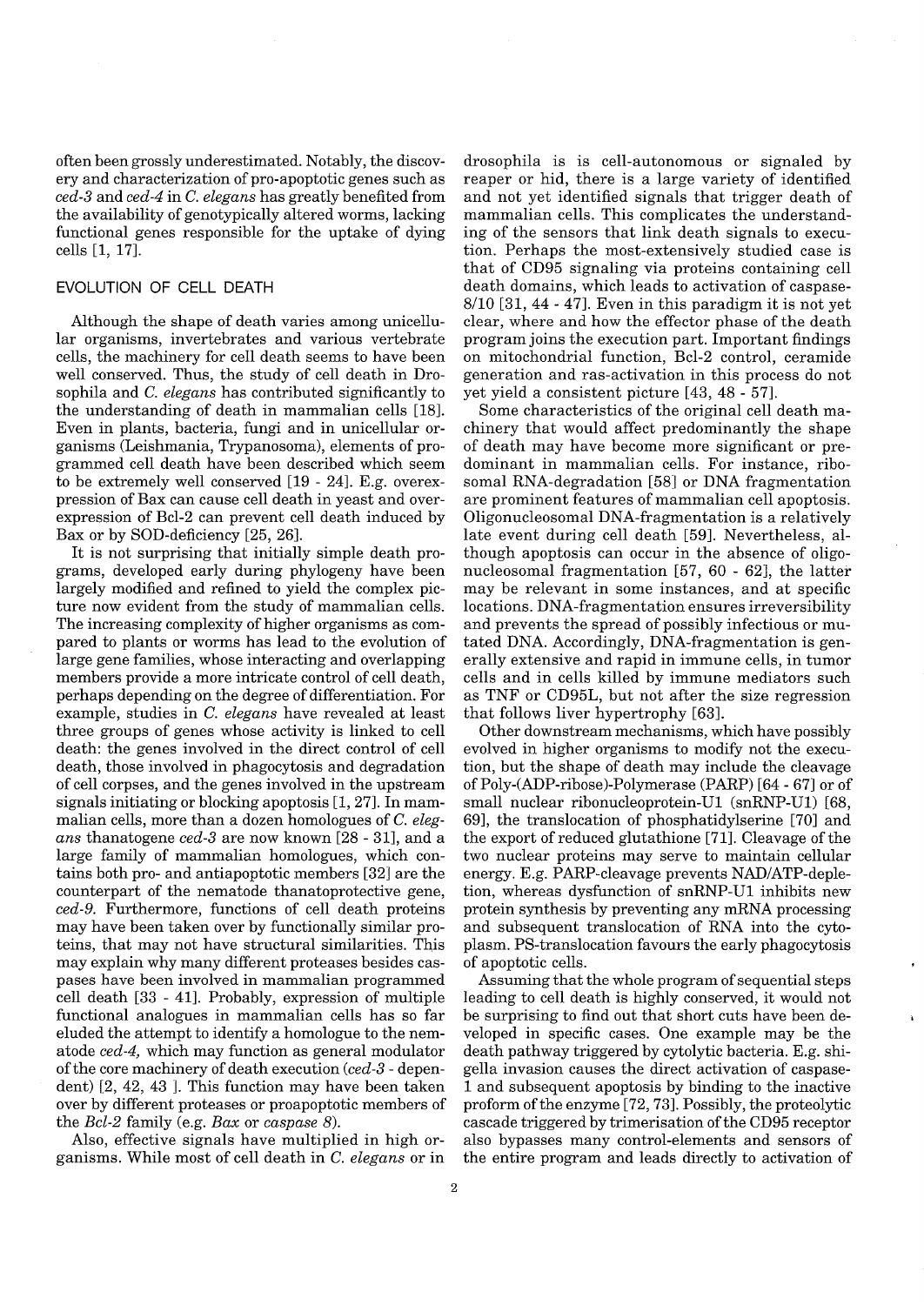the execution by caspases, although the links are not yet entirely clear [44, 74 - 78].

Finally, in mammalian cells, proteins involved in cell death serve also other functions. For example, independent of its apoptosis-inhibitory function, Bcl-2 seems to have a role in cell signaling or neurite outgrowth after lesion [79, 80]. In addition, several caspases are involved in processing of proteins required for cell signaling and development [81 - 83].

#### ARE THERE UBIQUITOUS COMMON EVENTS IN CELL DEATH?

From the above considerations, it seems that a possibly ubiquitous cell death program may have been optimized and further developed to adapt to the properties of specialized, differentiated cells. If common denominators still exist, it is likely that they have been preserved because they regulate processes and/or structures whose function is essential for survivaL There are several candidates for a fairly ubiquitous role in cell death:

(i) The mitochondrial permeability transition: Under stressful conditions, the mitochondrial inner membrane can loose its impermeability to ions and other small molecules up to a molecular weight of ca. 2 kDa [84, 85]. Accumulating evidence supports the idea that PT is a controlled process, involving the formation of pores at contact sites between the inner and outer mitochondrial membranes. Opening of these pores can be regulated by agonists or antagonists (such as atractyloside, bongkrekic acid, as well as ligands of the mitochondrial benzodiazepine receptor or mitochondrial cyclophilin). In addition, pore opening can occur following a selective proteolytic step (activation of caspase-1 or calpain) [86 - 90]. Candidate pore-forming proteins have been isolated and reconstituted to functioning pores in liposomes [91]. Key proteins may include the adenylate translocator, multimeric hexokinase and outer membrane porin. Recent evidence suggests that PT is closely related to cell death (apoptotic and necrotic) induced by a large variety of different stimuli [90 - 94]. Extensive work performed in G. Kroemer's laboratory has shown that PT can lead to typically apoptotic nuclear alterations [94], by stimulating the release of an apoptosis-inducing factor (AlF), a protease of about 50 kDa. PT and the release of AIF seem to be inhibited by Bcl-2, a ubiquitous negative controller of apoptosis [41, 87].

(ii) The release of holocytochrome  $c$  (cyt-c) from mitochondria: Another process that seems to be conserved from amphibians to mammalian cells is the release of cyt-c from mitochondria [95 - 97]. Cyt-c is a small, 13 kDa protein that is loosely attached to the outer surface of the inner mitochondrial membrane. In contrast to the mechanisms operating after PT, cyt-c may also be released from energized mitochondria. However, it has recently been observed that cyt-c release may also follow the early phase of PT [98] providing a link between the two events. Notably, cyt-c release from energized mitochondria can also be prevented by Bcl-2 [95, 96]. Neither the mechanism of release, nor the mechanism whereby PT and/or *AlF/cyt-c* release are negatively regulated have yet been elucidated. It is instead apparent that cyt-c in conjunction with other unknown factors in the cytoplasm can activate caspases. Cells lacking cytochrome c are probably not viable. This would ensure that the key step of the program for cell death cannot be lost by simple mutation.

(iii) Caspase activation: work on programmed cell death in C. *elegans* has led to the identification of a new class of proteases with a central role in the execution of the death program [1, 99 - 101]. About a dozen different caspases have been identified in mammals [28]. Evidence for the role of caspases in cell death is based on findings that their inhibition can prevent apoptosis, whereas their overexpression and activation causes apoptosis.

Caspases seem to be constitutively expressed in mammals, similar to Ced 3 in C. *elegans* and in analogy with cyt-c or components of the PT pore [2, 17, 102, 103]. Complications in the understanding of their role arise from the multiplicity of isoenzymes [99]. In mammalian cells, different sets of caspases may be recruited in different paradigms of cell death [39, 104 - 106]. Most studies on the involvement of specific isoenzymes are based on the use of peptide inhibitors such as DEVD-CHO, that were thought to be relatively selective for individual members of this family, e.g. for caspase-3 related isoenzymes. In fact, they probably inhibit various members of the family [107]. The vital function of death executing caspases for the cell remains to be shown. In fact, deletion of *ced-3* in C. *elegans* has no further effect than the survival of the cells that would normally die during development [1]. Like the mitochondrial processes described above, activation of caspases seems to be controlled by Bcl-2 in mammalian cells or its homologue, Ced-9 in the nematode [108 - 110]. When evaluating the role of caspases as ubiquitous step in programmed cell death, some caveats should be mentioned. Not all cell death in C. *elegans*  requires functional Ced-3 (e.g. the male linker cell) [1]. In mammalian cells, several forms of cell death seem to be independent of caspases [39, 105, 106, 111, 112] and other protease families have also been implicated in cell death [99, 112, 113]. It is tempting to speculate that if caspases are absent or inhibited, death may still occur through activation of other proteases, if the stimulus for cell death is intense enough. Evidence for the role of caspases in the fine tuning of the shape of cell death comes from studies showing, that general inhibition of caspases does not alter the extent of pro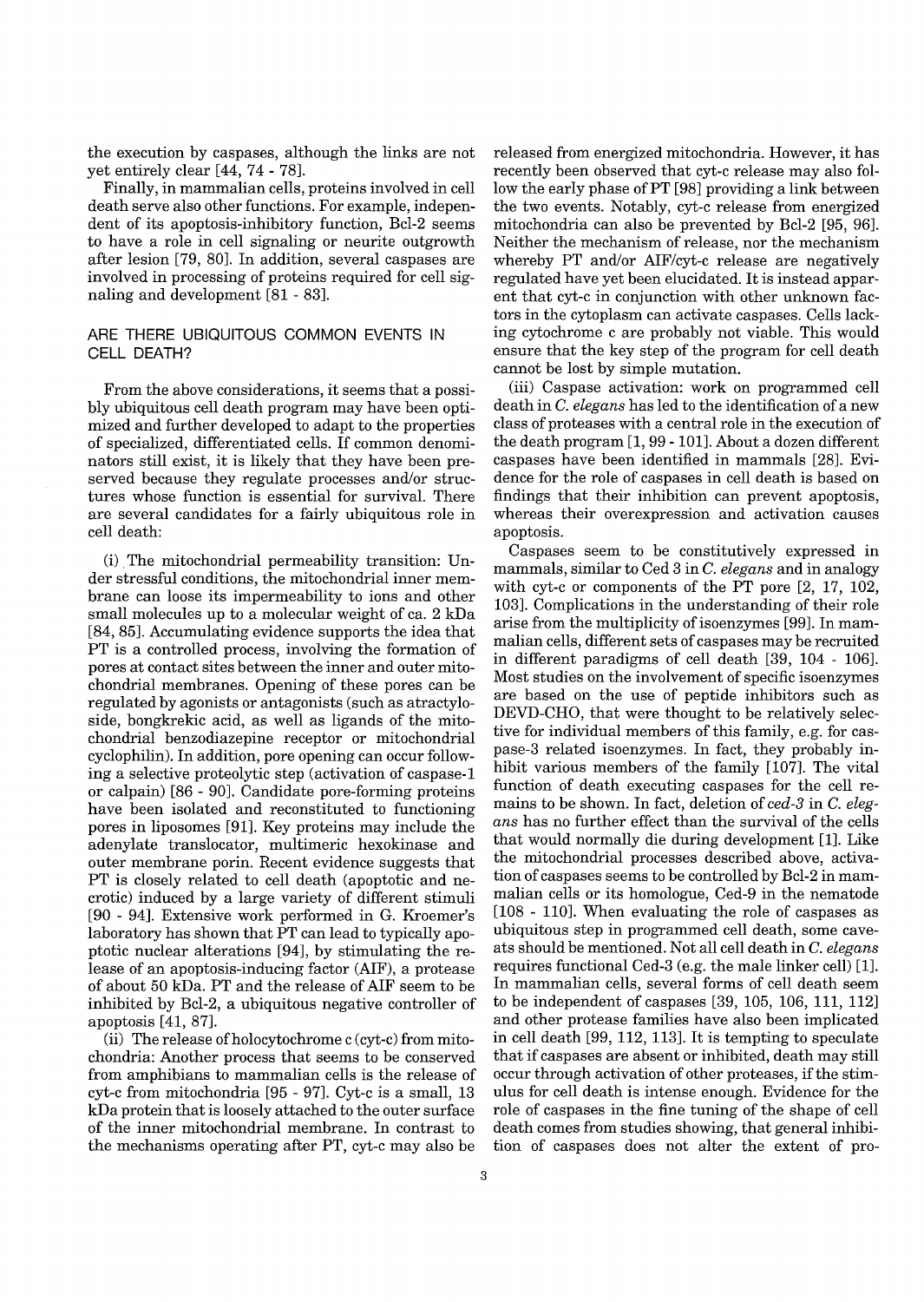grammed cell death but rather the form of demise [39, 106,39].

(iv) Overriding Bcl-2's antiapoptotic effect: Bcl-2 the mammalian homologue of the C. elegans protein Ced-9 [114] seems to function upstream of both mitochondrial alterations and caspase activation, even in CD95-signaIled cell death, where a linear protease cascade has been suggested [108]. Recent data show that Bcl-2 may be physically linked to caspases via the C. *elegans* gene product of *ced-4* [43]. As mentioned above, although *ced-4* is actively inducing apoptosis in mammalian cells if overexpressed, its real mammalian counterpart has not yet been identified [115]. One or more of the proapoptotic Bcl-2 family members may be suitable candidates. Indeed, *ced-4* shares an important feature with the Bcl-2 family. It may be proapoptotic (in its fulllength form) or antiapoptotic (as a shortened splicevariant) [17, 42, 116]. While pro- and antiapoptotic functions may be combined in the single *ced-9* gene in C. *elegans,* in mammalian cells, a whole family of Bcl-2-like proteins may be required. Some of these proteins would prevent cell death (e.g. Bcl-2, Bcl- $x<sub>L</sub>$ ) and others would interfere with this function or induce cell death themselves (e.g. Bax, Bad, Bcl- $x_s$ ) [32, 117]. Since all the members of this protein family seem to be able to form homo- and heterodimers (or possibly multimers) the balance between death and survival could be decided by the amount of the individual proteins. Other factors may control the function of these proteins and their interaction. The activity of Bcl-2-like proteins can be modulated by phosphorylation [118]. One example is the recruitment of the kinase Raf to the mitochondrial membrane by Bcl-2 [119] followed by Raf phosphorylation of Bad, which results in its inactivation. In line with this observation, the protection by Bcl-2 from apoptosis is greatly attenuated in cells lacking functional Raf [119]. The mitochondrial localization of Bcl-2 seems to be critical for its protective effect [41, 43, 120, 121], although Bcl-2 also exerts anti-apoptotic effects by transcriptional regulation [122] and by controlling  $Ca^{2+}$  pools [123, 124]. The observations that Bcl-2 knockout animals are viable [125, 126], and that apoptosis may eventually proceed also in Bcl-2 overexpressing cells [117, 127] is a further indication that a high degree of redundancy preserves cell ability to control death. Accordingly, Bcl-2 overexpressing animals are marked by neuronal hypertrophy due to defective apoptosis during development [128], but they do not display a generalized inability to undergo cell death.

(v) Transcriptional control: transcriptional control may be important in signaling some forms of cell death. Genes that have been involved include *c-fos, p53* or the product of *ces-2* in C. *elegans* [27, 129, 130]. It is unlikely that such factors have a universal role, since there is an overwhelming number of examples of cell death that take place in the absence of transcription [102]. However, transcriptional activation may be important to generate the link from extracellular signals to the execution phase of cell death.

Intracellular protein localization or transport may also be relevant to determine the shape of cell death. Some death signals (e.g. those activated after irradiation or treatment with topoisomerase inhibitors) are predominantly generated within the nucleus. Since controllers and execution systems are believed to be located in the cytoplasm/mitochondria [43, 57], then yet unknown death signals have to be transmitted from the nucleus to these compartments. Conversely, most caspases seem to be localized in the cytoplasm, whereas important substrates may be located in mitochondria and the nucleus. Thus, the permeability of the nuclear pore and/or the accessibility of mitochondrial sites may be a relevant factor in apoptosis [131].

#### APOPTOSIS AND NECROSIS: TWO DIFFERENT MODES OF CELL DEATH?

Apoptosis and necrosis have been regarded as morphologically and conceptually distinct modes of cell death. Nevertheless, there is increasing evidence that typical apoptosis and necrosis represent only the extreme ends of a wide range of possible morphological and biochemical deaths. The two classical types of demise can occur simultaneously in tissues or cell cultures exposed to the same stimulus, and often the intensity of the same initial insult decides the prevalence of either apoptosis or necrosis. This suggests that then some early events may be common to both types of cell death. Downstream controllers may be required to direct cells towards the organized execution of apoptosis or cell lysis/necrosis.

Early definitions of apoptosis emphasized the difference between cell death caused by physiological stimuli (i.e., apoptotic) from that caused by accidental, toxic or "catastrophic" insults (necrosis). There is now convincing evidence that apoptosis can be elicited by toxins or during disease processes. In fact, many signals as diverse as heat shock [132], viruses [133], protein synthesis inhibition [134], oxidative stress [135], hypoxia [136] or toxic challenge with  $Ca^{2+}$  ionophore, radiation [137], glutamate [138] or nitric oxide [139] can induce both apoptosis and necrosis. Not only the trigger, but also activators/second messengers and also steps further downstream may be common to either form of cell death. For example, second messengers like  $Ca^{2+}$  or stress-dependent transcription factors such as c-Fos have been implicated in both modes of cell death. The same applies to cellular structures that might act as sensors for irreversible damage such as mitochondria or the cytoskeleton. Recent findings show that even signaling molecules thought to be highly specific for apoptosis, such as caspase-8/10 participate in necrosis [140]. This is exemplified by the finding that stimula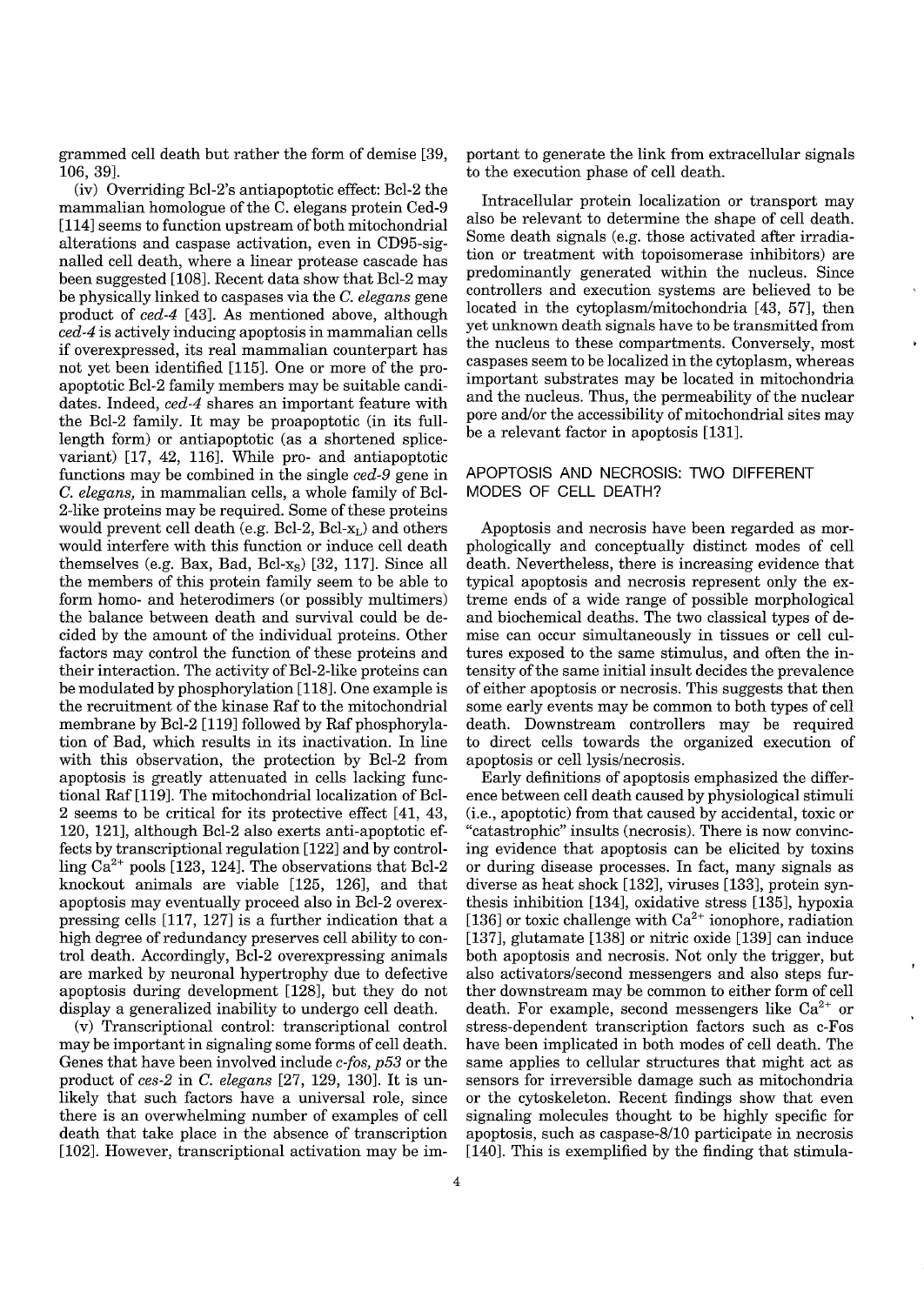tion of ATP-depleted T-cells by CD95 leads to necrosis, which is inhibitable by inhibitors of caspases, including caspase 8. Thus, at least some of the effector molecules, those active upstream in the death program may have a role in both types of demise [140 - 142]. In fact, the role of proteases as effectors of necrosis has been shown long before the discovery of caspases and their role in mammalian cell death [143, 144].

Another criterion used to distinguish apoptotic from necrotic cell death has been the sensitivity of apoptosis to Bcl-2 control [61]. On the other hand, several studies now show that overexpression of Bcl-2 can inhibit also necrotic cell death elicited by stimuli as diverse as viruses [133], hypoxia [141], oxidative stress [145, 146] or exposure to toxicants [147, 148].

The removal of the corpses/remnants of apoptotic cells by phagocytosis remains perhaps the most relevant biological discriminant between apoptosis and necrosis Cells dying by apoptosis display on the outer surface molecular components, which are normally masked or restricted to the cell interior [16]. This facilitates phagocytosis of the dying cell by professional macrophages or neighbouring cells before the plasma membrane lyses. Necrotic cells seem to be removed only after lysis of the cell membrane. The difference in the time course of phagocytosis has major implications for the surrounding tissue and it is assumed that apoptosis occurs generally without ensuing inflammation. However, under certain conditions, apoptotically dying cells may be able to elicit inflammatory responses and perhaps extended immune responses, which would be of importance for the elimination of invading pathogens. This is suggested by the observation that apoptosisexecuting caspases are important for the processing of pro-IL-1 and IFN- $\gamma$ -inducing factor, two proinflammatory cytokines [82, 149]. By this mechanism, on the other hand, pathogens like *Shigella flexneri* induce an "apoptotic inflammation" to break the tissue barrier and invade the intestine [72, 150, 151].

### INCREASING THE INTENSITY OF THE INSULT CHANGES THE SHAPE OF DEATH

If indeed common events are shared by apoptosis and necrosis, what is the significance of these different modes of cell death? In their most typical appearance apoptosis and necrosis have little similarity and are clearly distinguishable mechanistically and morphologically [6]. However, it can be argued that the death program may not be uniformly progressing in all conditions. If left undisturbed, the death program would predominantly yield an apoptotic-like morphology, whereas when elements of the program are disturbed or inhibited, or when the insult is so high that some of the subroutines cannot be terminated, then the shape of death can change. According to this view apoptosis and necrosis may be seen as extremes of a continuum

of possible shapes of cell death, and necrosis may be the result of an aborted apoptosis [140].

In agreement with this assumption, it has been shown that increasing the intensity (exposure time or concentration) of the insult, cell death changes its shape from apoptotic to necrotic. In the case of glutamate, nitric oxide, reactive oxygen species (ROS) and many other toxins this overstimulation leads to recruitment of additional lethal reactions, which cause cell lysis prior to the completion of the "default" apoptotic program [135, 139, 138,]. Notably, it has been observed that intracellular energy levels are rapidly dissipated in necrosis, but not in apoptosis [135, 138]. These results suggest that while initial events may be common to both types of cell death, certain metabolic conditions would be required to activate downstream controllers, which direct cells towards the organized execution of apoptosis.

#### INTRACELLULAR ENERGY LEVEL AND THE SHAPE OF CELL DEATH

To investigate whether the same insult (i.e. same intensity) could still produce either form of cell death an alternative strategy has been used: individual parts of the death program have been blocked by manipulating the intracellular ATP leveL In this study, when ATP levels were reduced, typically apoptotic stimuli resulted in cell necrosis [140]. ATP could be depleted and repleted to defined levels and for defined periods of time. Therefore, it has been possible to identify a period of 90 min after the exposure of cells to apoptogenic stimuli such as staurosporin or an agonist anti-CD95 monoclonal antibody as the energy-dependent period for the completion of the apoptotic program. If ATP concentrations were markedly reduced during this period, activation of caspases and the induction of typically apoptotic changes were prevented. Stimulated cells died nonetheless. However, death had necrotic features. These findings provide direct evidence that the complete apoptotic program involves energy-requiring steps. An interesting corollary of these observations is that proteolytic degradation of lamin B typical of apoptosis did not occur in necrosis. Lamin cleavage is effected by the activation of caspases or other proteases during apoptosis [37, 152 - 154]. This suggests that at least one component of cell death execution may be specific for apoptosis. In agreement with the concept that caspases may be in certain cases responsible for the fine-tuning of the shape of cell death without modification of the death rate, cells treated with a caspaseinhibitor and subsequently exposed to an apoptogenic stimulus died by necrosis [39, 106].

Several forms and subroutines of the death program in mammals might have evolved because of their significance for tissues and organs and may not be intelligible from in vitro studies. Since most of the cited work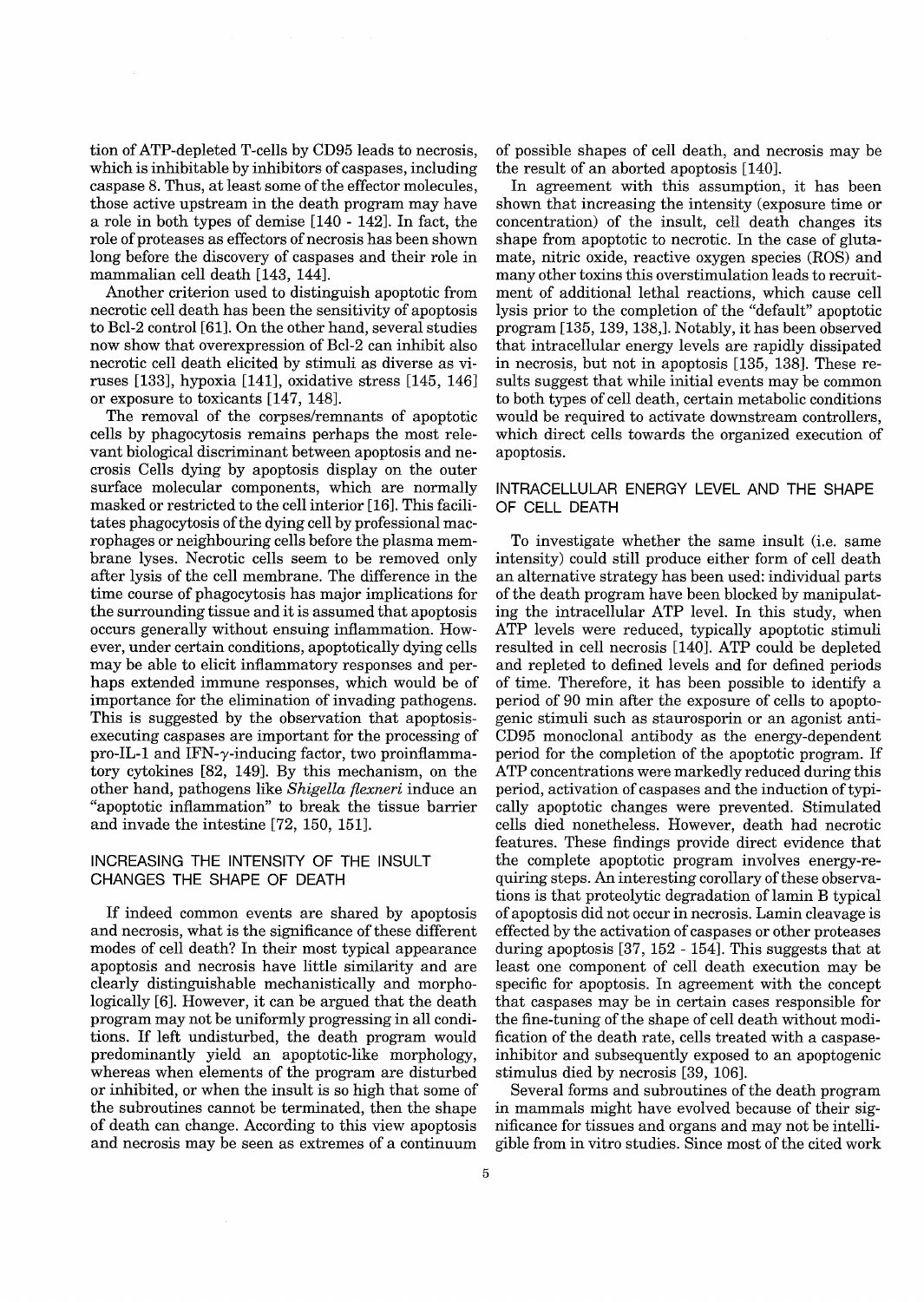has been performed in cell culture, the question arises, whether the viewpoint of apoptosis and necrosis as extremes of a continuum of multiple forms of death is supported by in vivo observations. In fact, it seems that in many pathological situations apoptosis and necrosis coexist. An example for this is ischemic brain damage. In the core of ischemic regions, necrotic cell death is prevalent. Towards the border regions, where energydepletion and excitotoxic stimulation are less severe and prolonged, apoptotic neuronal death is commonly observed [155 - 158]. An other example of the concomitant occurrence of apoptosis and necrosis is liver damage, induced by toxins, TNF or CD95 [159 - 161]. In these models, pure apoptosis was observed at early time points. However, hepatocytes exposed to stressful stimuli for extended times, may loose cell membrane permeability rapidly, before the apoptosis program can been terminated. In fact, the rate of non-apoptotic death increased over time and in the end widespread necrosis is the dominant form of death in these models of liver damage [161, 162]. The question remains open whether the sequential activation of apoptosis and necrosis is based on similar or different mechanisms of cell death. Recent studies using the *in vivo* models of TNF- or CD95-mediated liver failure have demonstrated that both types of cell death share similar signaling/execution events, since apoptosis as well as necrosis are completely blocked by treating of mice with inhibitors of caspases [142, 163, 164] or by overexpressing Bcl-2 [54]. Thus, also in vivo evidence suggests that cell death, either by necrosis or by apoptosis may be the manifestation of a differently complete execution of an initially similar program.

#### **REFERENCES**

- 1. Ellis, H. M., and Horvitz, H. R (1986) *Cell* 44, 817 -829.
- 2. Shaham, S., and Horvitz, H. R (1996) *Genes* & *Develop. 10,*  578-591.
- 3. Kerr, J. F., Wyllie, A. H., and Currie, A. R (1972) *Br. J. Cancer*  26,239-247.
- 4. Steller, H. (1995 1995) *Science* 267, 1445-1448.
- 5. Gliicksmann, A. (1951) *Biol. Rev. Camb. Philos. Soc.* 26, 59- 86.
- 6. Searle, J., Kerr, J. F. R, and Bishop, C. J. (1982) *Pathol. Ann.*  17, 229-259.
- 7. Wyllie, A. H., Kerr, J. F., and Currie, A. R (1980) *Int. Rev. Cy· tol.* 68,251-306.
- 8. Vanags, D. M., Porn-Ares, M.I., Coppola, S., Burgess, D. H., and Orrenius, S. (1996) *J. Biol. Chem.* 271, 31075-31085.
- 9. Fadok, V. A., Voelker, D. R, Campbell, P. A., Cohen, J. J., Bratton, D. L., and Henson, P. M. (1992) *J. Immunol.* 148, 2207- 2216.
- 10. Martin, S. J., Reutelingsperger, C. P. M., McGahon, A. J., Rader, J. A., van Schie, R. C. A. A., LaFace, D. M., and Green, D. R. (1995) *J. Exp. Med.* 182, 1545-1556.
- 11. Martin, S. J., Finucane, D. M., Amarante-Mendes, G. P., O'Brien, G. A., and Green, D. R (1996) *J. Biol. Chem. 271,*  28753-28756.
- 12. Walker, P. R, Kokileva, L., LeBlanc, J., and Sikorska, M. (1993) *BioTech.* 15, 1032-1040.
- 13. Oberhammer, F., Wilson, J. W., Dive, C., Morris, I. D., Hickman, J. A., Wakeling, A. E., Walker, P. R, and Sikorska, M. *(1993) EMBO J.* 12, 3679-3684.
- 14. Wyllie, A. H. (1980) *Nature* 284, 555-556.
- 15. Schwartz, L. M., and Osborne, B. A. (1993) *Immunol. Today 14,*  582-590.
- 16. Savill, J., Fadok, V., Henson, P., and Haslett, C. (1993) *Immu*nol. Today 14, 131-136.
- 17. Yuan, J., and Horvitz, H. R (1990) *Develop. Biol.* 138,33-41.
- 18. Hengartner, M. O. (1996) *Curr. Opin. Gen. Develop.* 6, 34-38.
- 19. Markiewicz, E., Wilczynski, G., Filipski, J., and Szopa, J. (1997) *Cell Death Differ.* 4, 272-275.
- 20. Ameisen, J. C., Idziorek, T., Billaut-Mullot, 0., Loyens, M., Tissier, J. P., Potentier, A., and Ouiassi, A. (1995) *Cell Death Differ.* 2,285-300.
- 21. Moreira, M. E. C., Delportillo, H. A., Milder, R. V., Balanco, J. M. F., and Barcinski, M. A. (1996) *J. Cell. Physiol.* 167,305- 313.
- 22. Cornillon, S., Foa, C., Davoust, J., Buonavista, N., Gross, J. D., and Golstein, P. (1994) *J. Cell Sci.* 107,2691-2704.
- 23. Jones, A. M., Dangl, J. L. (1996) *Trends Plant Sci.* 1,114-119.
- 24. Greenberg, J. T. (1996) *Froc. Natl. Acad. Sci. USA* 93, 12094- 12097.
- 25. Greenhalf, W., Stephan, C., and Chaudhuri, B. (1996) *FEBS Lett.* 380, 169-175.
- 26. Zha, H., Fisk, H. A., Yaffe, M. P., Mahajan, N., Herman, B., and Reed, J. C. (1996) *Mol. Cell Biol.* 16, 6494-6508.
- 27. Metzstein, M. M., Hengartner, M. 0., Tsung, N., Ellis, RE., and Horvitz, R (1996) *Nature* 382, 545-547.
- 28. Alnemri, E. S., Livingston, D. J., Nicholson, D. W., Salvesen, G., Thornberry, N. A., Wong, W. W., and Yuan, J. (1996) *Cell*  87,171.
- 29. Van de Craen, M., Vandenabeele, P., Declercq, W., Van den Brande, I., Van Loo, G., Molemans, F., Schotte, P., Van Criekinge, W., Beyaert, R, and Fiers, W. (1997) *FEBS Lett. 403,*  61-69.
- 30. Martins, L. M., Kottke, T., Mesner, P. W., Basi, G. S., Sinha, S., Frigon Jr., N., Tatar, E., Tung, J. S., Bryant, K, Takahashi, A., Svingen, P. A., Madden, B. J., McCormick, D. J., Earnshaw, W. C., and Kaufmann, S. H. (1997) *J. Biol. Chem.* 272, 7421- 7430.
- 31. Vincenz, C., and Dixit, V. M. (1997) *J. BioZ. Chem.* 272, 6578- 6583.
- 32. Reed, J. C. (1996) *Behring Inst. Mitt.* 97, 72-100.
- 33. Sadoul, R, Fernandez, P.-A., Quiquerez, A.-L., Martinou, I., Maki, M., Schroter, M., Becherer, J. D., Irmler, M., Tschopp, J., and Martinou, J.-C. (1996) *EMBO J.* 15, 3845-3852.
- 34. Wright, S. C., Wei, Q. S., Kinder, D. H., and Larrick, J. W. *(1996) J. Exp. Med.* 183,463-471.
- 35. Squier, M. K. T., Miller, A. C. K., Malkinson, A. M., and Cohen, J. J. (1994) *J. Cell. Physiol.* 159, 229-237.
- 36. Nath, R, Raser, K J., Stafford, D., Hajimohammadreza, I., Rosner, A., Allen, H., Talanian, R.V., Yuen, P., Gilbertsen, R B., and Wang, K K W. (1996) *Biochem. J.* 319,683-690.
- 37. Zhivotovsky, B., Gahm, A., Ankarcrona, M., Nicotera, P., and Orrenius, S. (1995) *Exp. Cell. Res.* 221, 404-412.
- 38. Henkart, P. A. (1996) *Immunity* 4, 195-201.
- 39. Sarin, A., Williams, M. S., Alexander-Miller, M. A., Berzofsky, J. A., Zacharchuk, C. M., and Henkart, P. A. (1997) *Immunity*  6,209-215.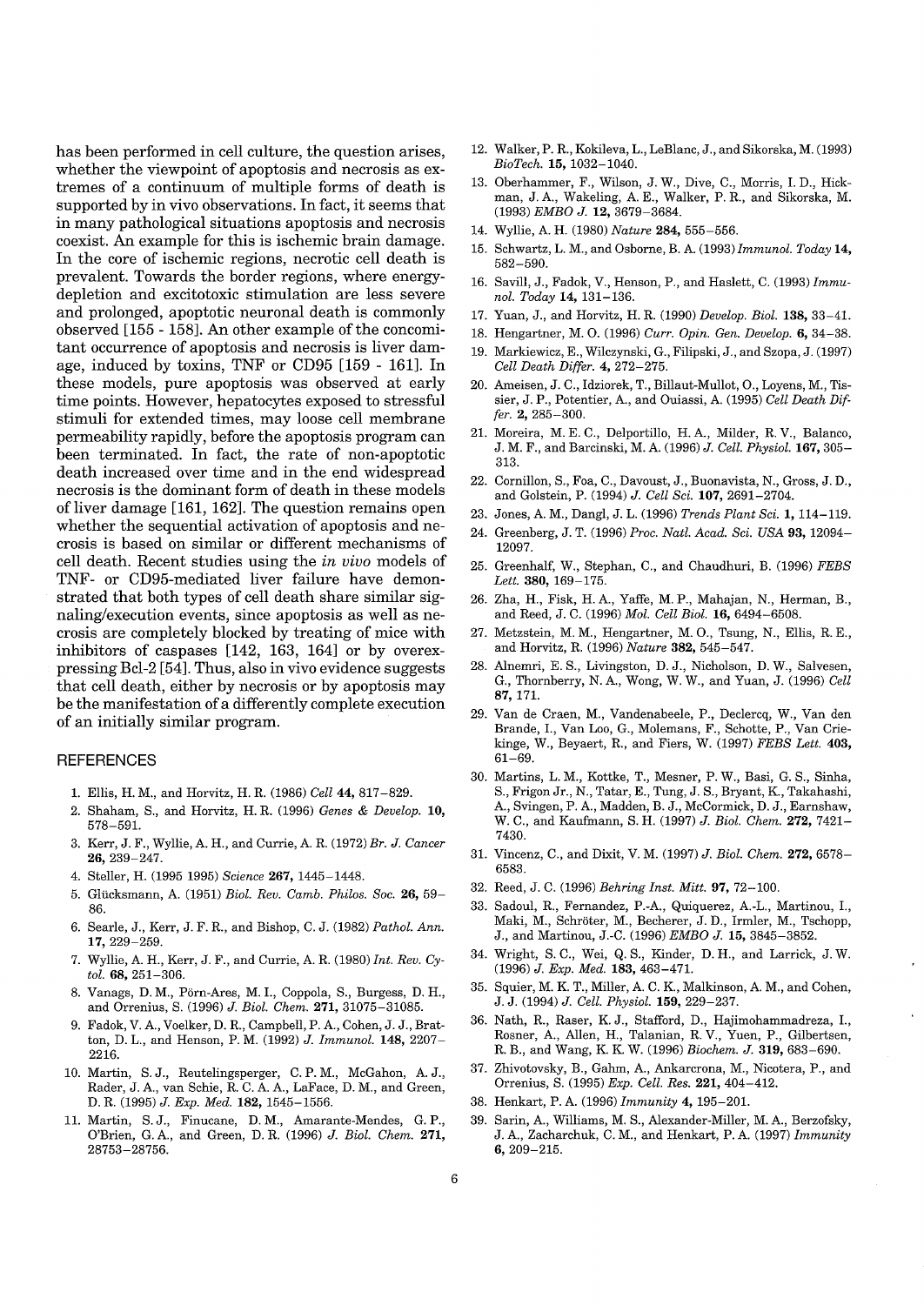- 40. Grimm, L. M., Goldberg, A. L., Poirier, G. G., Schwartz, L. M., and Osborne, B. A. (1996) *EMBO J.* 15, 3835-3844.
- 41. Susin, S. A., Zamzami, N., Castedo, M., Hirsch, T., Marchetti, P., Macho, A., Daugas, E., Geuskens, M., and Kroemer, G. *(1996) J. Exp. Med.* 184, 1331-1341.
- 42. Yuan, J., and Horvitz, H. R. (1992) *Development* 116, 309-320.
- 43. Golstein, P. (1997) *Science* 275, 1081-1082.
- 44. Wallach, D., Boldin, M., Goncharov, T., Goltsev, Y., Mett, 1., Malinin, N., Adar, R., Kovalenko, A., and Varfolomeev, E. *(1996) Behring Inst. Mitt.* 97, 144-155.
- 45. Duan, H., and Dixit, V. M. (1997) *Nature* 385, 86-89.
- 46. Boldin, M. P., Goncharov, T. M., Goltsev, Y. V., and Wallach, D. (1996) *Cell* 85, 803-815.
- 47. Muzio, M., Chinnaiyan, A. M., Kischkel, F. C., O'Rourke, K., Shevchenko, A., Ni, J., Scaffidi, C., Bretz, J. D., Zhang, M., Gentz, R., Mann, M., Krammer, P. H., Peter, M. E., and Dixit, V. M. (1996) *Cell* 85, 817-827.
- 48. Castedo, M., Hirsch, T., Susin, S. A., Zamzami, N., Marchetti, P., Macho, A., and Kroemer, G. (1996) *J. Immunol.* 157, 512- 521.
- 49. Gulbins, E., Bissonnette, R., Mahboubi, A., Martin, S., Nishioka, W., Brunner, T., Baier, G., Baier-Bitterlich, G., Byrd, C., Lang, F., Kolesnick, R., Altman, A., and Green, D. (1995) *Immunity* 2, 341-351.
- 50. Cifone, M. G., De Maria, R., Roncaioli, P., Rippo, M. R., Azuma, M., Lanier, L. L., Santoni, A., and Testi, R. (1993) *J. Exp. Med.*  177,1547-1552.
- 51. Redondo, C., Flores, 1., Gonzalez, A., Nagata, S., Carrera, A. C., Merida; 1., and Martinez-A, C. (1996) *J. Clin. Invest.* 98, 1245- 1252.
- 52. Skowronski, E. W., Kolesnick, R. N., and Green, D. R. (1996) *Cell Death Differ.* 3, 171-176.
- 53. Hamiilri, Y. A., and Obeid, L. M. (1995) *TIBS* 20,73-77.
- 54. Lacronique, V., Mignin, A., Fabre, M., Viollet, B., Rouquet, N., Molina, T., Porteu, A., Henrion, A., Bouscary, D., Varlet, P., Joulin, V., and Kahn, A. (1996) *Nature Med.* 2, 80-86.
- 55. Martin, S. J., Newmeyer, D. D., Mathias, S., Farschon, D. M., Wang, H.-G., Reed, J. C., Kolesnick, R. N., and Green, D. R. *(1995) EMBO J.* 14, 5191-5200.
- 56. Weller, M., Malipiero, U., Aguzzi, A., Reed, J. C., and Fontana, A. (1995) *J. Clin. Invest.* 95, 2633-2643.
- 57. Schulze-Osthoff, K., Walczak, H., Dröge, W., and Krammer, P. H. (1994) *J. Cell Biol.* 127, 15-20.
- 58. Houge, G., and Doskeland, S. O. (1996) *Experientia* 52, 963- 967.
- 59. Oberhammer, F., Fritsch, G., Schmied, M., Pavelka, M., Printz, D., Purchio, T., Lassmann, H., and Schulte-Hermann, R. (1993) *J. Cell. Sci.* 104, 317 -326.
- 60. Nakajima, H., Golstein, P., and Henkart, P. A. (1995) *J. Exp. Med.* 181, 1905-1909.
- 61. Jacobson, M. D., Burne, J. F., and Raff, M. C. (1994) *EMBO J.*  13, 1899-1910.
- 62. Ucker, D. S., Obermiller, P. S., Eckhart, W., Apgar, J. R., Berger, N. A., and Meyers, J. (1992) *Mol. Cell. Biol.* 12, 3060- 3069.
- 63. Oberhammer, F., Bursch, W., Tiefenbacher, R., Froschl, G., Pavelka, M., Purchio, T., and Schulte-Hermann, R. (1993) *Hepatology* 18, 1238-1246.
- 64. Casiano, C. A., Martin, S. J., Green, D. R., and Tan, E. M. *(1996) J. Exp. Med.* 184,765-770.
- 65. Tewari, M., Quan, L. T., O'Rourke, K., Desnoyers, S., Zeng, Z., Beidler, D. R., Poirier, G. G., Salvesen, G. S., and Dixit, V. M. *(1995) Cell* 81, 801-809.
- 66. Nicholson, D. W., Ali, A., Thornberry, N. A., Vaillancour, J. P., Ding, C. K., Gallant, M., Gareau, Y., Griffin, P. R., Labelle, M., Lazebnik, Y. A., Munday, N. A., Raju, S. M., Smulson, M. E., Yamin, T.-T., Yu, V. L., and Miller, D. K. (1995) *Nature 376,*  37-43.
- 67. Lazebnik, Y. A., Kaufmann, S. H., Desnoyers, S., Poirier, G. G., and Earnshaw, W. C. (1994) *Nature* 371, 346-347.
- 68. Casciola-Rosen, L., Nicholson, D. W., Chong, T., Rowan, K. R., Thornberry, N. A., Miller, D. K., and Rosen, A. (1996) *J. Exp. Med.* 183,1957-1964.
- 69. Casciola-Rosen, L. A., Miller, D. K., Anhalt, G. J., and Rosen, A. (1994) *J. Biol. Chem.* 269, 30757 -30760.
- 70. Van den Eijnde, S. M., Boshart, L., Reutelingsperger, C. P. M., De Zeeuw, C. I., and Vermeij-Keers, C. (1997) *Cell Death Differ.*  4,311-316.
- 71. van den Dobbelsteen, D. J., Nobel, C. S. 1., Schlegel, J., Cotgreave, 1. A., Orrenius, S., and Slater, A. F. (1996) *J. Biol. Chem.* 271, 15420-15427.
- 72. Guichon, A., and Zychlinsky, A. (1996) *Biochem. Soc. Trans.*  24, 1051-1054.
- 73. Chen, Y., Smith, M. R., Thirumalai, K., and Zychlinsky, A. *(1996) EMBO J.* 15, 3853-3860.
- 74. Greidinger, E. L., Miller, D. K., Yamin, T.-T., Casciola-Rosen, L., and Rosen, A. (1996) *FEBS Letters* 390, 299-303.
- 75. Zhivotovsky, B., Burgess, D. H., Schlegel, J., Porn, M. 1., Vanags, D., and Orrenius, S. (1997) *J. Cell. Biochem.* 64, 43-49.
- 76. Schlegel, J., Peters, 1., Orrenius, S., Miller, D. K., Thornberry, N. A., Yamin, T.-T., and Nicholson, D. W. (1996) *J. Biol. Chem.*  271,1841-1844.
- 77. Enari, M., Hug, H., and Nagata, S. (1995) *Nature* 375, 78-81.
- 78. Los, M., van de Craen, M., Penning, L. C., Schenk, H., Westendorp, M., Baeuerle, P. A., Dröge, W., Krammer, P. H., Flers, W., and Schulze-Osthoff, K. (1995) *Nature* 375, 81-83.
- 79. Shibasaki, F., Kondo, E., Akagi, T., and McKeon, F. (1997) *Nature* 386, 728-731.
- 80. Chen, D. F., Schneider, G. E., Martinou, J.-C., and Tonegawa, S. (1997) *Nature* 385, 434-439.
- 81. Song, Z., McCall, K., and Steller, H. (1997) *Science* 275, 536- 540.
- 82. Ghayur, T., Banerjee, S., Hugunin, M., Butler, D., Herzog, L., Carter, A., Quintal, L., Sekut, L., Talanian, R., Paskind, M., Wong, W., Kamen, R., Tracey, D., and AlIen, H. (1997) *Nature*  386, 619-623.
- 83. Wang, X., Pai, J.-t., Wiedenfeld, E. A., Medina, J. C., Slaughter, C. A., Goldstein, J. L., and Brown, M. S. (1995) *J. Biol. Chem.*  270, 18044-18050.
- 84. Gunter, T. E., Gunter, K. K., Sheu, S., and Gavin, C. E. (1994) *Am. J. Physiol.* 267, C313-C339.
- 85. Zoratti, M., and Szabò, I. (1995) *Biochim. Biophys. Acta* 1241, 139-176.
- 86. Nicolli, A., Basso, E., Petronilli, V., Wenger, R. M., and Bernardi, P. (1996) *J. Biol. Chem.* 271, 2185-2192.
- 87. Zamzami, N., Susin, S. A., Marchetti, P., Hirsch, T., G6mez-Monterrey, 1., Castedo, M., and Kroemer, G. (1996) *J. Exp. Med.*  183, 1533-1544.
- 88. Aguilar, H. 1., Botla, R., Arora, A. S., Bronk, S. F., and Gores, G. J. (1996) *Gastroenterol.* 110, 558-566.
- 89. Pastorino, J. G., Snyder, J. W., Serroni, A., Hoek, J. B., and Farber, J. L. (1993) *J. Biol. Chem.* 268, 13791-13798.
- 90. Pastorino, J. G., Simbula, G., Yamamoto, K., Glascott Jr., P. A., Rothman, R. J., and Farber, J. L. (1996) *J. Biol. Chem. 271,*  29792-29798.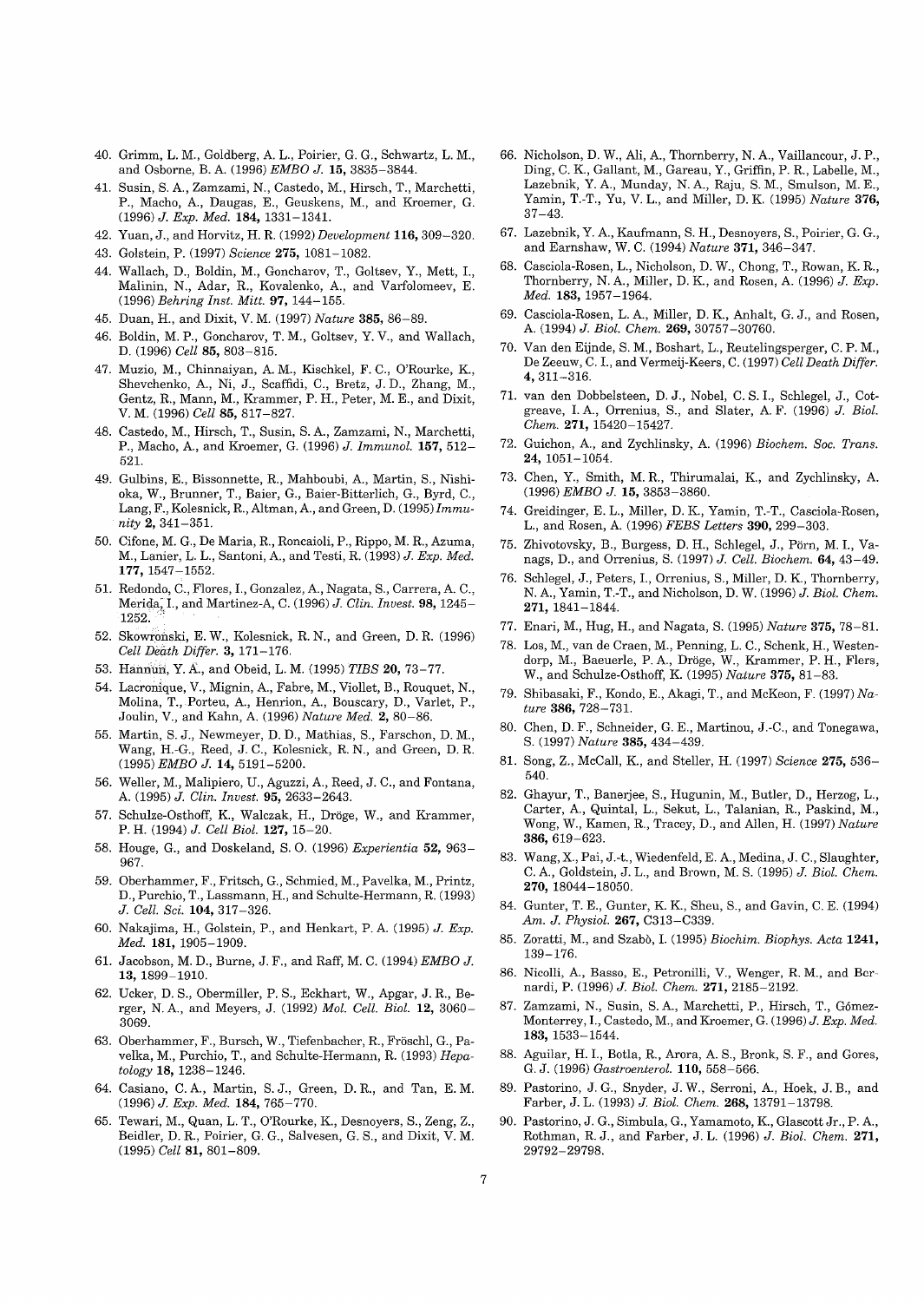- 91. Beutner, G., Ruck, A., Riede, B., Welte, W., and Brdiczka, D. *(1996) FEBS Lett.* 396, 189-195.
- 92. Rosser, B. G., and Gores, G. J. (1995) *Gastroenterol.* 108, 252- 275.
- 93. Nieminen, A.-L., Saylor, A. K, Tesfai, S. A., Herman, B., and Lemasters, J. J. (1995) *Biochem. J.* 307, 99-106.
- 94. Kroemer, G., Zamzami, N., and Susin, S. A. (1997) *Immunol. Today* 18, 44-51.
- 95. Kluck, R. M., Bossy-Wetzel, E., Green, D. R., and Newmeyer, D. D. (1997) *Science* 275,1132-1136.
- 96. Yang, J., Liu, X., Bhalla, K, Kim, C. N., Ibrado, A. M., Cai, J., Peng, T., Jones, D. P., and Wang, X. (1997) *Science* 275, 1129- 1132.
- 97. Liu, X., Kim, C. N., Yang, J., Jemmerson, R., and Wang, X. *(1996) Cell* 86,147-157.
- 98. Kantrow, S. P., and Piantadosi, C. A. (1997) *Biochem. Biophys. Res. Commun.* 232, 669-671.
- 99. Zhivotovsky, B., Burgess, D. H., Vanags, D. M., and Orrenius, S. (1997) *Biochem. Biophys. Res. Commun.* 230,481-488.
- 100. Rosen, A., and Casciola-Rosen, L. (1997) *J. Cell. Biochem. 64,*  50-54.
- 101. Kumar, S., and Lavin, M. F. (1996) *Cell Death Differ.* 3,255- 267.
- 102. Weil, M., Jacobson, M. D., Coles, H. S. R., Davies, T. J., Gardner, R. L., Raff, K D., and Raff, M. C. (1996) *J. Cell. Biol. 133,*  1053-1059.
- 103. Jacobson, M. D., Weil, M., and Raff, M. C. (1996) *J. Cell. Biol.*  133, 1041-1051.
- 104. Stefanis, L., Park, D. S., Yan, C. Y. 1., Farinelli, S. E., Troy, C. M., Shelanski, M. L., and Greene, L. A. (1996) *J. Biol. Chem.*  271, 30663-30671.
- 105. Woodle, E. S., Smith, D. M., Bluestone, J. A., Kirkman Ill, W. M., Green, D. R., and Skowronski, E. W. (1997) *J. Immunol.*  158, 2156-2164.
- 106. Xiang, J., Chao, D. T., and Korsmeyer, S. J. (1997) *Proc. Natl. Acad. Sci. USA* 93, 14559-14563.
- 107. Margolin, N., Raybuck, S. A., Wilson, K P., Chen, W., Fox, T., Gu, Y., and Livingston, D. J. (1997) *J. Biol. Chem.* 272, 7223- 7228.
- 108. Armstrong, R. C., Aja, T., Xiang, J., Gaur, S., Krebs, J. F., Hoang, K, Bai, X., Korsmeyer, S. J., Karanewsky, D. S., Fritz, L. C., and Tomaselli, K J. (1996) *J. Biol. Chem.* 271, 16850- 16855.
- 109. Srinivasan, A., Foster, L. M., Testa, M.-P., Örd, T., Keane, R. W., Bredesen, D. E., and Kayalar, C. (1996) *J. Neurosci. 16,*  5654-5660.
- 110. Chinnaiyan, A. M., Orth, K, O'Rouke, K, Duan, H., Poirier, G. G., and Dixit, V. M. (1996) *J. Biol. Chem.* 271, 4573-4576.
- 111. Park, D. S., Morris, E. J., Greene, L. A., and Geller, H. M. *(1997) J. Neurosci.* 17, 1256-1270.
- 112. Shimizu, T., and Pommier, Y. (1996) *Exp. Cell Res.* 226, 292- 301.
- 113. Patel, T., Gores, G. J., and Kaufmann, S. H. (1996) *FASEB J.*  10,587-597.
- 114. Hengartner, M. 0., and Horvitz, H. R. (1994) *Cell* 76, 665-676.
- 115. Chinnayan, A. M., O'Rourke, K. O., Lane, B. R., and Dixit, V. M. *(1997) Nature* 275, 1122-1126.
- 116. Shaham, S., and Horvitz, H. R. (1996) *Cell* 86, 201-208.
- 117. Yang, E., and Korsmeyer, S. J. (1996) *Blood* 88, 386-401.
- 118. Ito, T., Deng, X., Carr, B., and May, W. S. (1997) *J. Biol. Chem.*  272, 11671-11673.
- 119. Wang, H.-G., Rapp, U. R., and Reed, J. C. (1996) *Cell* 87, 629- 638.
- 120. Bornkamm, G. W., and Richter, C. (1995) *Curr. Top. Microbiol. Immunol.* 194,323-330.
- 121. Hockenbery, D. M., Oltvai, Z. N., Yin, X., Milliman, C. L., and Korsmeyer, S. J. (1993) *Cell* 75, 241-251.
- 122. Grimm, S., Bauer, M. K A., Baeuerle, P. A., and Schulze-Osthoff, K (1996) *J. Cell. Biol.* 134, 13-23.
- 123. Marin, M. C., Fernandez, A., Bick, R. J., Brisbay, S., Buja, L. M., Snuggs, M., McConkey, D. J., von Eschenbach, A. C., Keating, M. J., and McDonnell, T. J. (1996) *Oncogene* 12,2259- 2266.
- 124. Biasi, G., Mazzocchi, M., Zanovello, P., Collavo, D., and Festenstein, H. (1989) *Cell. Immunol.* 124,187-201.
- 125. Veis, D. J., Sorenson, C. M., Shutter, J. R., and Korsmeyer, S. J. *(1993) Cell* 75, 229-240.
- 126. Michaelidis, T. M., Sendtner, M., Cooper, J. D., Airaksinen, M. S., Holtmann, B., Meyer, M., and Thoenen, H. (1996) *Neuron*  17,75-89.
- 127. Sagot, Y., Dubois-Dauphin, M., Tan, S. A., de Bilbao, F., Aebischer, P., Martinou, J. C., and Kato, A. C. (1995) *J. Neurosci.*  15,7727-7733.
- 128. Martinou, J.-C., Dubois-Dauphin, M., Staple, J. K, Rodriguez, 1., Frankowski, H., Missotten, M., Albertini, P., Talabot, D., Catsicas, S., Pietra, C., and Huarte, J. (1994) *Neuron* 13, 1017- 1030.
- 129. Smeyne, R. J., Vendrell, M., Hayward, M., Baker, S. J., Miao, G. G., Schilling, K, Robertson, L. M., Curran, T., and Morgan, J.1. (1993) *Nature* 363, 166-169.
- 130. Clarke, A. R., Purdie, C. A., Harrison, D. J., Morris, R. G., Bird, C. C., Hooper, M. L., and Wyllie, A. H. (1993) *Nature* 362, 849- 852.
- 131. Yasuhara, N., Eguchi, Y., Tachibana, T., Imamoto, N., Yoneda, Y., and Tsujimoto, Y. (1997) *Genes Cells* 22, 55-64.
- 132. Schrek, R., Chandra, S., Molnar, Z., and Stefani, S. S. (1980) *Radiation Res.* 82, 162-170.
- 133. Subramanian, T., Tarodi, B., and Chinnadurai, G. (1995) *Cell Growth Differ.* 6, 131-137.
- 134. Lennon, S. V., Martin, S. J., and Cotter, T. G. (1991) *Cell Prolif*  24, 203-214.
- 135. Dypbukt, J. M., Ankarcrona, M., Burkitt, M., Sjoholm, A., Ström, K., Orrenius, S., and Nicotera, P. (1994) *J. Biol. Chem.* 269, 30533-30560.
- 136. Shimizu, S., Eguchi, Y., Kamiike, W., Itoh, Y., Hasegawa, J.-i., Yamabe, K, Otsuki, Y., Matsuda, H., and Tsujimoto, Y. (1996) *Cancer Res.* 56, 2161-2166.
- 137. Fukuda, K, Kojiro, M., and Chiu, J.-F. (1993) *Am. J. Pathol.*  142, 935-946.
- 138. Ankarcrona, M., Dypbukt, J. M., Bonfoco, E., Zhivotovsky, B., Orrenius, S., Lipton, S. A., and Nicotera, P. (1995) *Neuron 15,*  961-973.
- 139. Bonfoco, E., Krainc, D., Ankarcrona, M., Nicotera, P., and Lipton, S. A. (1995) *Proc. Natl. Acad. Sci. USA* 92,72162-72166.
- 140. Leist, M., Single, B., Castoldi, A. F., Kuhnle, S., and Nicotera, P. (1997) *J. Exp. Med.* 185, 1481-1486.
- 141. Shimizu, S., Eguchi, Y., Kamiike, W., Waguri, S., Uchiyama, Y., Matsuda, H., and Tsujimoto, Y. (1996) *Oncogene* 12, 2045- 2050.
- 142. Künstle, G., Leist, M., Uhlig, S., Revesz, L., Feifel, R., MacKenzie, A., and Wendel, A. (1997) *Immunol. Lett.* 55,5-10.
- 143. Nicotera, P., Hartzell, P., Baldi, C., Svensson, S.-A., Bellomo, G., and Orrenius, S. (1986) *J. Biol. Chem.* 261, 14628-14635.
- 144. Ruggiero, V., Johnson, S. E., and Baglioni, C. (1987) *Cell. Immunol.* 107,317-325.